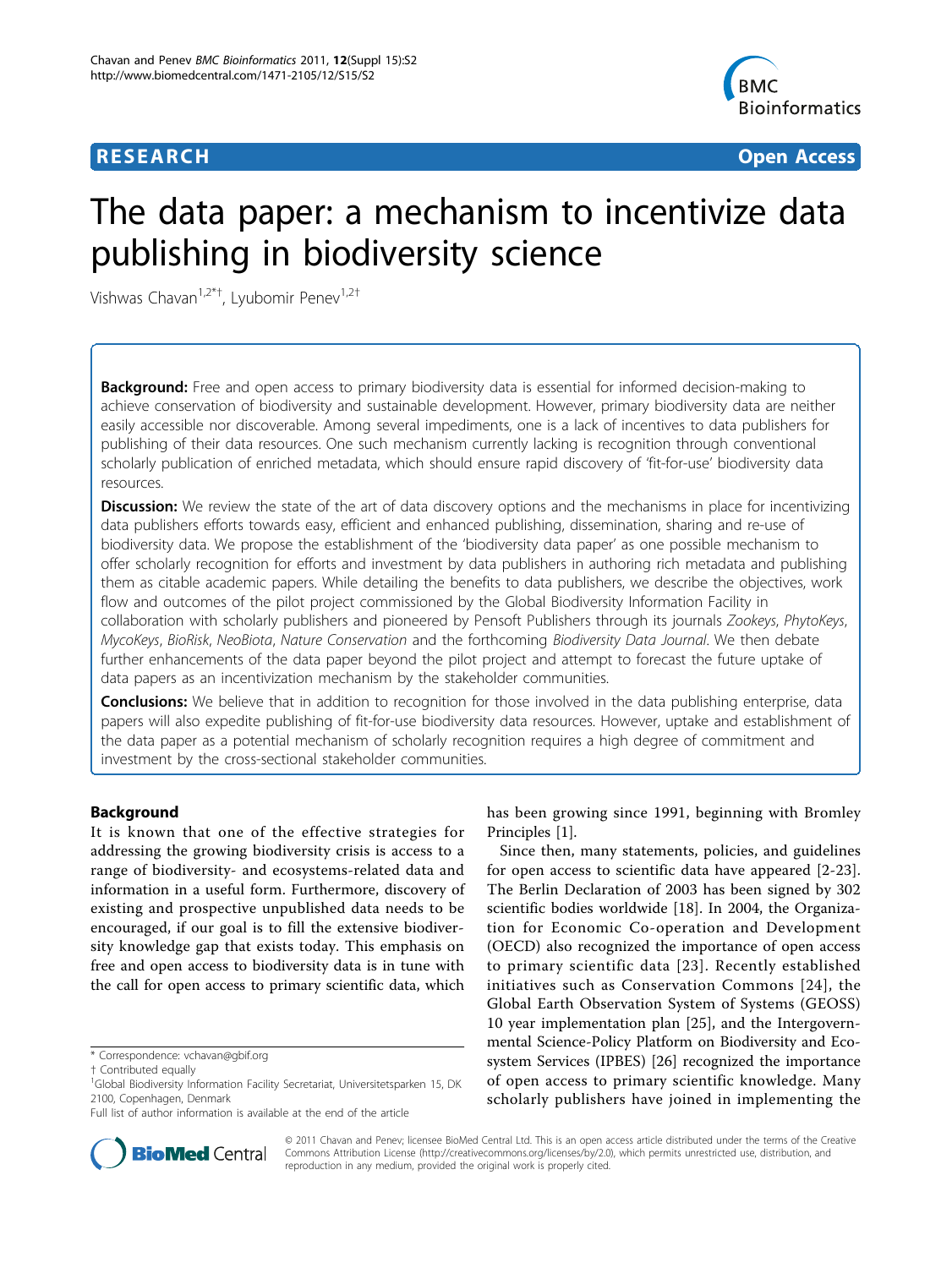common principle that scientists must make their data available for independent use, without restrictions, once the data have been used in publications [[27-34\]](#page-10-0). Recently, several of them emphasized the need for simultaneous publication of primary biodiversity data with scholarly publications and described some approaches to incorporate this practice in the routine publication process [\[35](#page-10-0)[-38](#page-11-0)].

Editors of scientific journals can have an important role in promoting public deposition of scientific data [[39](#page-11-0)]. However, these efforts are yet to yield any significant results because existing data remain unpublished, undiscovered and thus underused [[40\]](#page-11-0). The majority of initiatives to make data accessible have focused on 'big science' rather than 'small science' [\[41](#page-11-0)]. We do not have a model for publication and discovery of data from small scale data authors, who collectively produce huge quantities of primary data, forming the so-called 'long tail' of science data [[41](#page-11-0),[42](#page-11-0)].

Biodiversity research, as well biodiversity conservation and sustainable use, cannot be achieved if data are not preserved, discovered and made accessible [[43](#page-11-0)]. Thus, discovery is a first step towards increased access to primary biodiversity data. However, our current progress in discovering biodiversity data resources emphasize the need for innovative mechanisms to speed up progress. We propose the establishment of the 'biodiversity data paper' as one possible mechanism to offer scholarly recognition through registration of priority, citability and dissemination of the efforts and investment by data publishers in authoring rich metadata. In context of this article, the term 'data publisher' is used in its widest sense. Data publishers include all data creators, data curators, data managers and data publishing networks/ systems who form an integral part of data life cycle. Thus, data publishers are individuals, institutions or networks that facilitates discovery and access to primary biodiversity data through national, regional, thematic or global networks such as the Global Biodiversity Information Facility (GBIF). These are often also referred to as 'data providers' [\[44\]](#page-11-0).

# Publishing and discovery of biodiversity data: the state of the art

Primary biodiversity data are the digital text or multimedia data records that detail the instance of an organism - the what, where, when, how and by whom of the organism's occurrence and recording [\[44](#page-11-0),[45\]](#page-11-0). Many the biodiversity data are neither accessible nor discoverable [[46\]](#page-11-0). Currently the GBIF facilitates discovery of over 10,000 data resources, providing access to over 267 million primary biodiversity data records. However, this progress can be compared to scratching the surface of a huge iceberg. For instance, 6,500 natural history collections across the world are believed to be holding approximately 3 billion data records spanning the past 250 years of biodiversity research [[47,48](#page-11-0)]. Ariño (2010) very conservatively estimated it to be 1.2 to 2.1 billion, of which only 3% is discoverable at the moment [[49](#page-11-0)]. Although data from 'data-rich' nations are being discovered at a snail's pace, there are no definite efforts being made to ensure discovery of data resources from megabiodiverse, developing and under-developed regions of the world. Most of the existing data discovery efforts are geared towards big projects or initiatives that constitute less that 20% of the estimated universe of biodiversity data: the remaining 80% of the data, not easily found by potential user, is called 'dark data' [\[50\]](#page-11-0). These include investigator-focused 'small data', locally generated 'invisible data' and 'incidental data', which are less well planned, poorly curated and unlikely to be visible to others. These dark data are in danger of being lost for want of an appropriate discovery mechanism [[51\]](#page-11-0). According to Heidorn (2008), these dark data may be more important, because of their huge volume, than the data that can be easily discovered and used [\[50\]](#page-11-0).

In summary, there is a lack of up-to-date, easy, fast, reliable and affordable discovery and access to a wide spectrum of primary biodiversity data. This leads to an unnecessary duplication of effort. Furthermore, verification of results become difficult and investment in research, data creation and collection remain under-realized as these data are currently trapped invisibly in institutional and individual cupboards, computers and disks. This is an obstacle to interdisciplinary and international research [[46\]](#page-11-0), as huge investment in data collection does not in any way ensure that the data are accessible now or that they will be accessible in future. Thus discovery of both digital and non-digital data resources is essential for ensuring access and enhanced use of biodiversity data.

# Publishing and discovery of biodiversity data: the constraints and challenges

The major reasons for this grim state of affairs are: (a) the lack of sustainable practices for data publishing; (b) the lack of easy-to-use tools and related guidelines for authoring metadata documents; (c) the difficulty of dealing with heterogeneity and diversity of standards, tools and numerous metadata extensions; (d) the cost of creation and maintenance of infrastructure by small- and medium-scale data publishers; and (e) the lack of professional reward structures or incentives. The first four of these causes are being addressed by various initiatives. The GBIF and its participants and standards bodies such as Biodiversity Informatics (also known as the Taxonomic Database Working Group, TDWG) are at various stages of development. However, the last cause,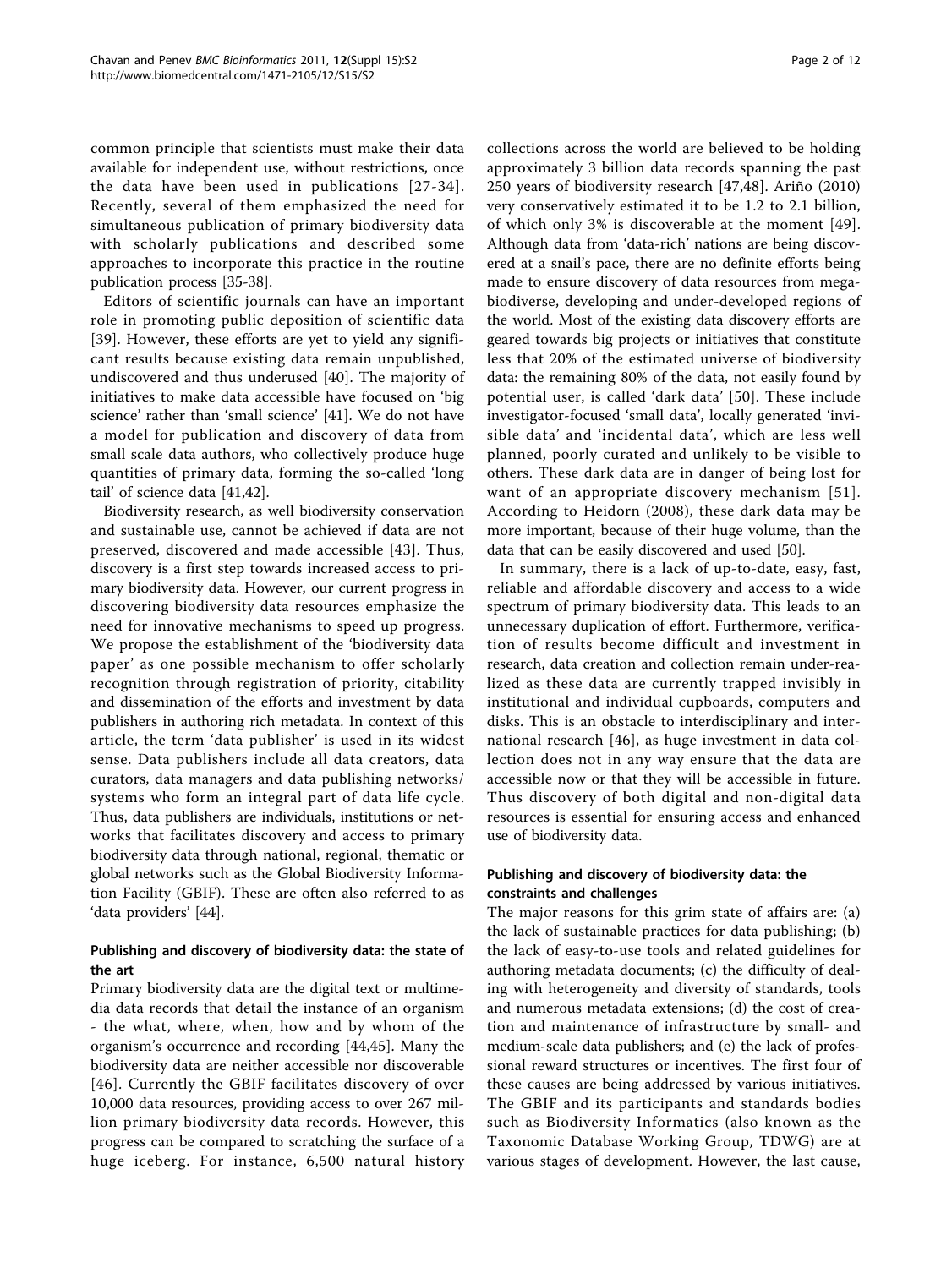providing reward structure for professional recognition and/or incentives of other kinds, does not seem to have been addressed.

There is a lack of incentive for data publishers in authoring and publishing metadata. Because of the lack of acknowledgement for the extra work entailed, metadata are often poorly documented or, worse, not produced at all. Thus, adequate metadata are very much the exception and not the norm [[52\]](#page-11-0). Generating even partial sets of metadata that conform to standards usually requires substantial amount of time and expertise [[51](#page-11-0)]. This ghost of "what's in it for me?" is the root cause that prevents data publishers making concerted efforts to author enriched metadata and publish it [\[46](#page-11-0)]. Authoring metadata is definitely not considered to be original scientific effort. Data publishers will perhaps be prepared to provide enriched metadata, but it is still unusual to appreciate the necessary extra work for authoring, revising, updating and publishing metadata [[53\]](#page-11-0).

Providing and publishing enriched metadata might not look essential to data producers now, but the discovery of primary biodiversity data is essential and highly desirable to the general scientific effort [\[46\]](#page-11-0). Thus, without definite incentive mechanisms, the discovery of biodiversity data resources will continue to remain a dream, hampering our progress in the area of biodiversity science and nature conservation.

## The data paper

To overcome the impediment described above, we propose the biodiversity data paper as a mechanism to incentivize efforts and investment towards discovery and publishing of biodiversity data resources. We define a data paper as a scholarly publication of a searchable metadata document describing a particular online accessible dataset, or a group of datasets, published in accordance to the standard academic practices.

A data paper is a journal publication whose primary purpose is to describe data, rather than to report a research investigation. As such, it contains facts about data, not hypotheses and arguments in support of those hypotheses based on data, as found in a conventional research article. Its purposes are threefold: to provide a citable journal publication that brings scholarly credit to data publishers; to describe the data in a structured human-readable form; and to bring the existence of the data to the attention of the scholarly community.

The description should include several important elements (usually called metadata elements or 'description of data') that document, for example, how the dataset was collected, the taxa it covers, the spatial and temporal ranges and regional coverage of the data records, provenance information concerning who collected and who owns the data, details of which software was used to create the data or could be used to view the data, and so on (Table [1\)](#page-3-0).

An important feature of data papers is that they should always be linked to the published datasets they describe, and that this link (a URL, ideally resolving a digital object identifier, doi) should be published within the paper itself. Conversely, the metadata describing the dataset held within data archives should include the bibliographic details, including a resolvable doi, of the data paper once that is published.

Many would argue that a data paper is by no means a new concept. The Ecological Society of America has published data papers in Ecological Archives[54] since 2000. Earth System Science Data [[55](#page-11-0)], CMB data papers [[56](#page-11-0)], BMC Data Notes [[57\]](#page-11-0) and the International Journal of Robotics Research[58,[59](#page-11-0)] are a few sporadic instances of data publishers. However, a mainstream mechanism and associated software tools to generate data paper manuscripts from enriched metadata describing a data resource is still not in place.

Unique features of data publishers for biodiversity, as proposed here, include: (a) low technology and infrastructural overheads; (b) close links or interconnections with data publishing and scholarly publishing cycles; (c) an automated, 'push-button', conversion tool exporting metadata to a manuscript; and (d) minimal core metadata elements to reduce the time required for authoring the metadata document. As evident from the preceding discussion, the objective of the biodiversity data paper is to describe all types of biodiversity data resources, including environmental data resources. To show that a data paper is indeed an efficient mechanism for biodiversity data discovery, the GBIF, together with Pensoft Publishers, launched a pilot project to complete the whole cycle, from the GBIF metadata catalog, through peer review and editorial process, to the final scholarly publication in the form of a data paper. During the pilot phase, data publishers describing biodiversity data resources accessible through the GBIF network will be published in Pensoft's journals Zookeys, PhytoKeys, MycoKeys, BioRisk, NeoBiota, Nature Conservation and the forthcoming Biodiversity Data Journal. The respective data publishing policies and guidelines for authors and reviewers have recently been published on Pensoft's website [[60\]](#page-11-0) and widely circulated through the GBIF network and other related communications platforms [\[61](#page-11-0)].

## The GBIF Metadata Profile and Integrated Publishing Toolkit

Data papers for biodiversity, as envisaged by the pilot project, will use the GBIF Metadata Profile (GMP) to author the metadata document. The GMP was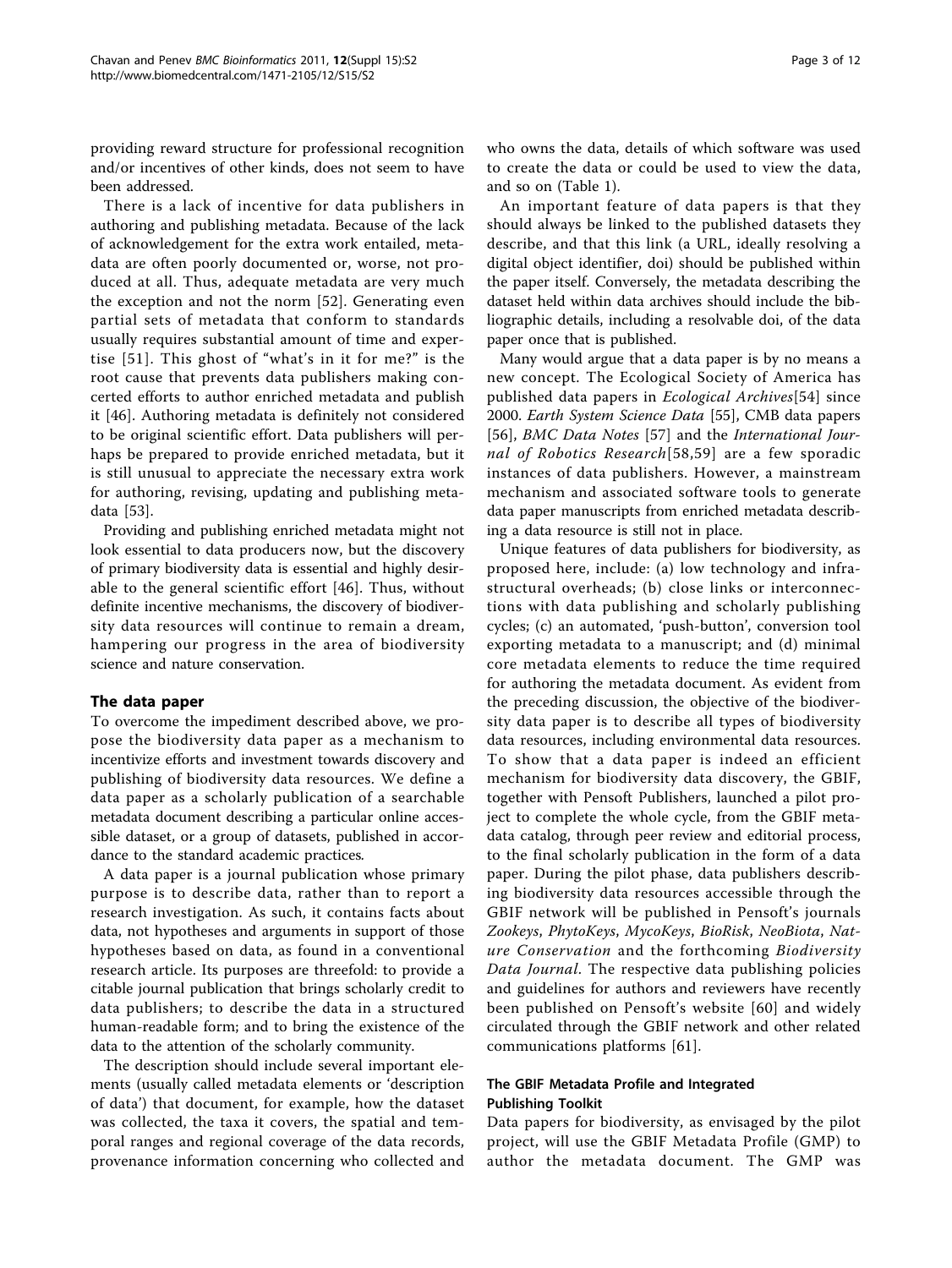| GBIF Metadata Profile (GMP)<br>elements | <b>Description</b>                                                                                                                                                                                                                                                                                                                                                                               |
|-----------------------------------------|--------------------------------------------------------------------------------------------------------------------------------------------------------------------------------------------------------------------------------------------------------------------------------------------------------------------------------------------------------------------------------------------------|
| abstract                                | A brief overview describing the dataset.                                                                                                                                                                                                                                                                                                                                                         |
| additionalInfo                          | Any information that is not characterized by the other resource metadata fields.                                                                                                                                                                                                                                                                                                                 |
| additionalMetadata                      | A flexible field for including any other relevant metadata that pertains to the resource being described. This field<br>allows EML to be extensible in that any XML-based metadata can be included in this element.                                                                                                                                                                              |
| address                                 | A container for multiple subfields that describe the physical or electronic address of the responsible party for a<br>resource.                                                                                                                                                                                                                                                                  |
| administrativeArea                      | The equivalent of a 'state' in the US or province in Canada. This field is intended to accommodate the many types<br>of international administrative areas.                                                                                                                                                                                                                                      |
| alternateldentifier                     | This is the only identifier issued by the IPT for the metadata document; it is a persistent identifier.                                                                                                                                                                                                                                                                                          |
| associatedParty                         | A party associated with the resource. Parties have particular roles.                                                                                                                                                                                                                                                                                                                             |
| beginDate                               | A single time stamp signifying the beginning of some time period.                                                                                                                                                                                                                                                                                                                                |
| beginRange                              | The lower value in a range of numbers. Use to represent an exact number by omitting the 'endRange' value.                                                                                                                                                                                                                                                                                        |
| bibliography                            | A list of citations that form a bibliography on literature related to or used in the dataset.                                                                                                                                                                                                                                                                                                    |
| boundingCoordinates                     | The four margins (N, S, E, W) of a bounding box, or when considered in latitude-longitude pairs, the corners of the<br>box.                                                                                                                                                                                                                                                                      |
| calendarDate                            | Used to express a date, giving the year, month and day. The format should be one that complies with ISO<br>standard 8601. The recommended format for EML is YYYY-MM-DD, where Y is the four-digit year, M is the two-<br>digit month code (01-12, where January = 01), and D is the two-digit day of the month (01-31). This field can also<br>be used to enter just the year portion of a date. |
| characterEncoding                       | Contains the name of the character encoding. This is typically ASCII, UTF-8 or one of the other common<br>encodings.                                                                                                                                                                                                                                                                             |
| citation                                | A single citation for to use when citing the dataset.                                                                                                                                                                                                                                                                                                                                            |
| city                                    | Used for the city name of the contact associated with a particular resource.                                                                                                                                                                                                                                                                                                                     |
| collection                              | A container element for other elements associated with collections (for example collection dentifier,<br>collectionName).                                                                                                                                                                                                                                                                        |
| collectionIdentifier                    | The URI (LSID or URL) of the collection. In RDF, used as URI of the collection resource.                                                                                                                                                                                                                                                                                                         |
| collectionName                          | Official name of the collection in the local language.                                                                                                                                                                                                                                                                                                                                           |
| commonName                              | Applicable common names, which may be general descriptions of a group of organisms, if appropriate, for<br>example invertebrates, waterfowl.                                                                                                                                                                                                                                                     |
| contact                                 | Contains contact information for the dataset. This is the person or institution to contact with questions about the<br>use, interpretation of a dataset.                                                                                                                                                                                                                                         |
| country                                 | Used for the name of the contact's country.                                                                                                                                                                                                                                                                                                                                                      |
| coverage                                | Describes the extent of the coverage of the resource in terms of its spatial, temporal and taxonomic extent.                                                                                                                                                                                                                                                                                     |
| creator                                 | The person who created the resource (not necessarily the author of this metadata about the resource).                                                                                                                                                                                                                                                                                            |
| dataFormat                              | A container element for other elements that describe the internal physical characteristics of the data object.                                                                                                                                                                                                                                                                                   |
| dataset                                 | A wrapper for all other elements relating to a single dataset.                                                                                                                                                                                                                                                                                                                                   |
| deliveryPoint                           | Used for the physical address for postal communication, for example, GBIF Secretariat, Universitetsparken 15.                                                                                                                                                                                                                                                                                    |
| description                             | Contains general textual descriptions.                                                                                                                                                                                                                                                                                                                                                           |
| descriptor                              | Used to document domains (themes) of interest, such as climate, geology, soils or disturbances.                                                                                                                                                                                                                                                                                                  |
| descriptorValue                         | Contains a general description, either thematic or geographic, of the study area.                                                                                                                                                                                                                                                                                                                |
| designDescription                       | Contains general textual descriptions of research design. It can include detailed accounts of goals, motivations,<br>theory, hypotheses, strategy, statistical design and actual work.                                                                                                                                                                                                           |
| distribution                            | Provides information on how the resource is distributed. When used at the resource level, this element can<br>provide only general information, but elements for describing connections to online systems are provided.                                                                                                                                                                          |
| eastBoundingCoordinate                  | Defines the longitude of the eastern-most point of the bounding box that is being described.                                                                                                                                                                                                                                                                                                     |
| electronicMailAddress                   | The email address for the party. It is intended to be an internet SMTP email address, which should consist of a<br>username followed by the $@$ symbol followed by the email server domain name address.                                                                                                                                                                                         |
| endDate                                 | A single time stamp signifying the end of some time period.                                                                                                                                                                                                                                                                                                                                      |
| endRange                                | The upper value in a range of numbers.                                                                                                                                                                                                                                                                                                                                                           |
| externallyDefinedFormat                 | Information about a non-text or proprietary formatted object.                                                                                                                                                                                                                                                                                                                                    |
| formatName                              | Name of the format of the data object, for example, ESRI Shapefile.                                                                                                                                                                                                                                                                                                                              |
| formatVersion                           | Version of the format of the data object.                                                                                                                                                                                                                                                                                                                                                        |
| formationPeriod                         | Text description of the time period during which the collection was assembled for example 'Victorian', '1922-1932'<br>or 'c. 1750'.                                                                                                                                                                                                                                                              |

# <span id="page-3-0"></span>Table 1 GBIF Metadata Profile (GMP) implemented in the GBIF Integrated Publishing Toolkit for authoring metadata document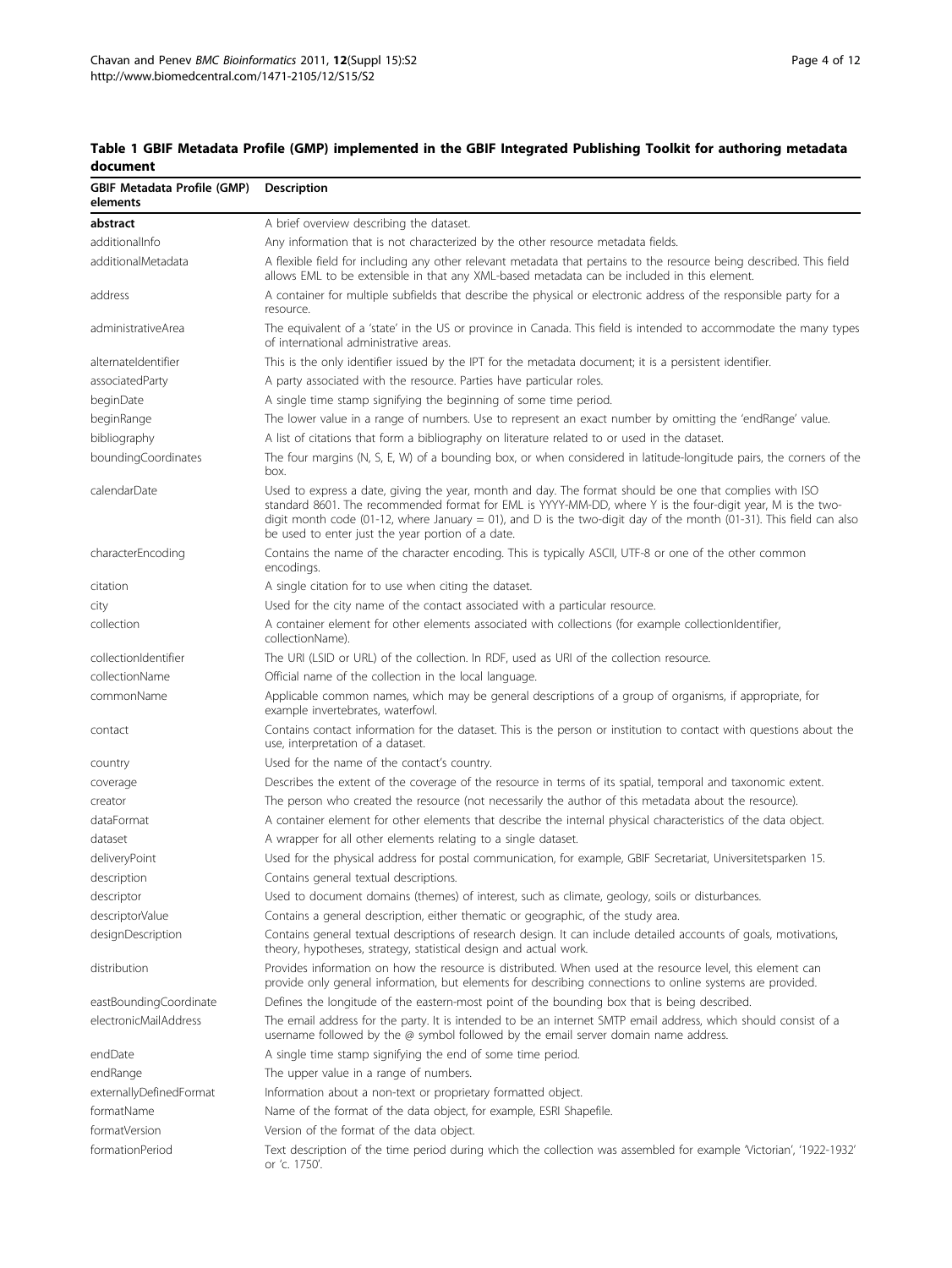# Table 1 GBIF Metadata Profile (GMP) implemented in the GBIF Integrated Publishing Toolkit for authoring metadata document (Continued)

| funding                    | Used to provide information about funding sources for the project, such as grant and contract numbers or names<br>and addresses of funding sources.                                                                                                                                                                  |
|----------------------------|----------------------------------------------------------------------------------------------------------------------------------------------------------------------------------------------------------------------------------------------------------------------------------------------------------------------|
| generalTaxonomicCoverage   | A general description of the range of taxa addressed in the dataset or collection.                                                                                                                                                                                                                                   |
| geographicCoverage         | A container for spatial information about a resource; allows a bounding box for the overall coverage (in latitude<br>and longitude), and also allows description of arbitrary polygons with exclusions.                                                                                                              |
| geographicDescription      | A short text description of a dataset's geographic areal domain. A text description is especially important to<br>provide a geographic setting when the extent of the dataset cannot be well described by the<br>'boundingCoordinates'.                                                                              |
| givenName                  | Can be used for first name of the individual associated with the resource, or for any other names that are not<br>intended to be alphabetic, as appropriate.                                                                                                                                                         |
| hierarchyLevel             | Dataset level to which the metadata applies; default value is 'dataset'.                                                                                                                                                                                                                                             |
| individualName             | Contains subfields so that a person's name can be broken down into parts.                                                                                                                                                                                                                                            |
| intellectualRights         | Contain a rights management statement for the resource, or a reference a service providing such information.                                                                                                                                                                                                         |
| jgtiCuratorialUnit         | A quantitative descriptor (number of specimens, samples or batches).                                                                                                                                                                                                                                                 |
| jgtiUnitRange              | A range of numbers (x to x), with the lower value representing an exact number when the higher value is<br>omitted.                                                                                                                                                                                                  |
| jgtiUnitType               | A general description of the unit of curation, for example, 'jar containing plankton sample'.                                                                                                                                                                                                                        |
| jątiUnits                  | The exact number of units within the collection.                                                                                                                                                                                                                                                                     |
| keyword                    | A keyword or key phrase that concisely describes the resource or is related to the resource. Each keyword field<br>should contain one and only one keyword.                                                                                                                                                          |
| keywordSet                 | A wrapper element for the keyword and keywordThesaurus elements.                                                                                                                                                                                                                                                     |
| keywordThesaurus           | The name of the official keyword thesaurus from which keyword was derived.                                                                                                                                                                                                                                           |
| language                   | The language in which the resource (not the metadata document) is written.                                                                                                                                                                                                                                           |
| livingTimePeriod           | Time period during which biological material was alive (for paleontological collections).                                                                                                                                                                                                                            |
| metadata                   | Contains the additional metadata to be included in the document. This element should be used for extending<br>EML to include metadata that is not already available in another part of the EML specification.                                                                                                        |
| metadataLanguage           | The language in which the metadata (as opposed to the resource being described by the metadata) is written.                                                                                                                                                                                                          |
| metadataProvider           | The party responsible for the creation of the metadata document.                                                                                                                                                                                                                                                     |
| methodStep                 | Allows for repeated sets of elements that document a series of procedures followed to produce a data object,<br>including text descriptions of the procedures, relevant literature, software, instrumentation, source data and any<br>quality control measures taken.                                                |
| methods                    | Documents scientific methods used in the collection of this dataset. It includes information on items such as tools,<br>instrument calibration and software.                                                                                                                                                         |
| northBoundingCoordinate    | Defines the latitude of the northern-most point of the bounding box that is being described.                                                                                                                                                                                                                         |
| objectName                 | The name of the data object. This often is the filename of a file in a file system or that is accessible on the<br>network.                                                                                                                                                                                          |
| online                     | Contains information for accessing the resource online represented as a URL connection.                                                                                                                                                                                                                              |
| onlineUrl                  | A link to associated online information, usually a website. When the party represents an organization, this is the<br>URL to a website or other online information about the organization. If the party is an individual, it might be their<br>personal website or other related online information about the party. |
| organisationName           | The full name of the organization that is associated with the resource. This field is intended to describe which<br>institution or overall organization is associated with the resource being described.                                                                                                             |
| para                       | Allows for text blocks to be included in EML.                                                                                                                                                                                                                                                                        |
| parentCollectionIdentifier | Identifier for the parent collection for this sub-collection. Enables a hierarchy of collections and sub-collections to<br>be built.                                                                                                                                                                                 |
| personnel                  | Extends associatedParty with role information and is used to document people involved in a research project by<br>providing contact information and their role in the project.                                                                                                                                       |
| phone                      | Describes information about the responsible party's telephone (voice or fax) number.                                                                                                                                                                                                                                 |
| physical                   | A container element for all of the elements that allow description of the internal/external characteristics and<br>distribution of a data object (for example, dataObject, dataFormat, distribution).                                                                                                                |
| positionName               | Intended to be used instead of a particular person or full organization name. If the associated person who holds<br>the role changes frequently, then positionName would be used for consistency; for example, GBIF Data Manager.                                                                                    |
| postalCode                 | Equivalent to a US zip code or the number used for routing to an address in other countries.                                                                                                                                                                                                                         |
| project                    | Contains information on the project in which the dataset was collected. It includes information such as project<br>personnel, funding, study area, project design and related projects.                                                                                                                              |
| pubDate                    | The date on which the resource was published.                                                                                                                                                                                                                                                                        |
| purpose                    | A description of the purpose of the resource/dataset.                                                                                                                                                                                                                                                                |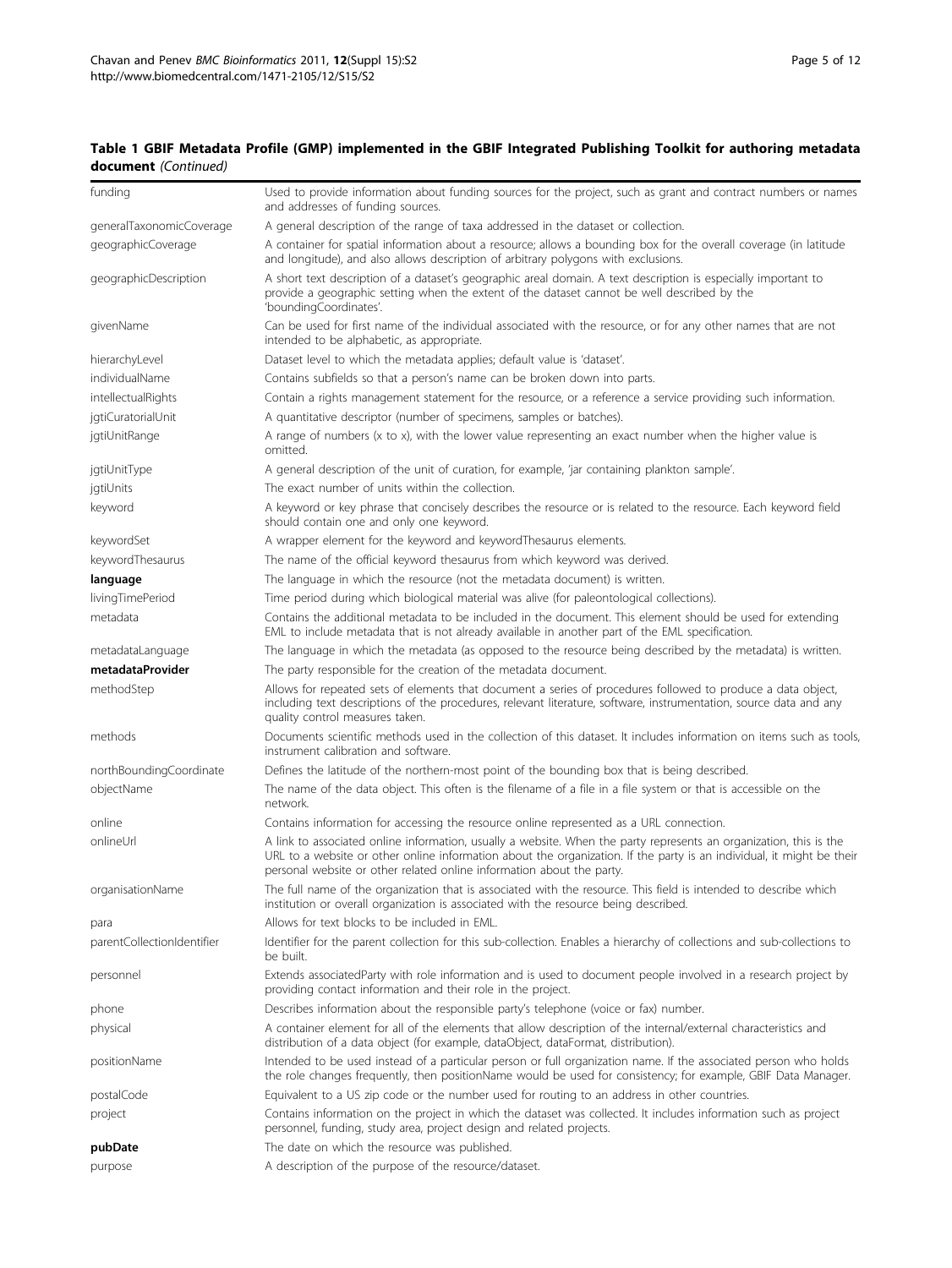## Table 1 GBIF Metadata Profile (GMP) implemented in the GBIF Integrated Publishing Toolkit for authoring metadata document (Continued)

| qualityControl             | Provides a location for the description of actions taken to either control or assess the quality of data resulting from<br>the associated method step.                                                                                                                                                                       |
|----------------------------|------------------------------------------------------------------------------------------------------------------------------------------------------------------------------------------------------------------------------------------------------------------------------------------------------------------------------|
| rangeOfDates               | Intended to be used for describing a range of dates and/or times. It can be used multiple times to document<br>multiple date ranges. It allows for two 'singleDateTime' fields, the first to be used as the beginning dateTime and<br>the second to be used as the ending dateTime of the range.                             |
| resourceLogoUrl            | URL of the logo associated with a resource.                                                                                                                                                                                                                                                                                  |
| role                       | Used to describe the role the party had with respect to the resource. Some potential roles include technician,<br>reviewer and principal investigator.                                                                                                                                                                       |
| sampling                   | Description of sampling procedures, including the geographic, temporal and taxonomic coverage of the study.                                                                                                                                                                                                                  |
| samplingDescription        | Allows a text-based/human-readable description of the sampling procedures used in the research project. The<br>content of this element would be similar to a description of sampling procedures found in the methods section of<br>a journal article.                                                                        |
| singleDateTime             | Intended to describe a single date and time for an event.                                                                                                                                                                                                                                                                    |
| southBoundingCoordinate    | Defines the latitude of the southern-most point of the bounding box that is being described.                                                                                                                                                                                                                                 |
| specimenPreservationMethod | Picklist keyword indicating the process or technique used to prevent physical deterioration of non-living<br>collections. Expected to contain an instance from the Specimen Preservation Method Type Term vocabulary.                                                                                                        |
| studyAreaDescription       | Documents the physical area associated with the research project. It can include descriptions of the geographic,<br>temporal and taxonomic coverage of the research location and descriptions of domains (themes) of interest, such<br>as climate, geology, soils or disturbances.                                           |
| studyExtent                | Represents both a specific sampling area and the sampling frequency (temporal boundaries, frequency of<br>occurrence). The geographic studyExtent is usually a surrogate (representative area of) for the larger area<br>documented in 'studyAreaDescription'.                                                               |
| surName                    | Used for the last name of the individual associated with the resource. This is typically the family name of an<br>individual, for example, the name by which s/he is referred to in citations.                                                                                                                               |
| taxonRankName              | The name of the taxonomic rank for which the taxon rank value is provided, for example, phylum, class, genus,<br>species.                                                                                                                                                                                                    |
| taxonRankValue             | The name representing the taxonomic rank of the taxon being described.                                                                                                                                                                                                                                                       |
| taxonomicClassification    | Information about the range of taxa addressed in the dataset or collection.                                                                                                                                                                                                                                                  |
| taxonomicCoverage          | A container for taxonomic information about a resource. It includes a list of species names (or higher level ranks)<br>from one or more classification systems.                                                                                                                                                              |
| temporalCoverage           | Specifies temporal coverage, and allows coverages to be a single point in time, multiple points in time, or a range<br>of dates.                                                                                                                                                                                             |
| title                      | Provides a description of the resource that is being documented that is long enough to differentiate it from other<br>similar resources. Multiple titles may be provided, particularly when trying to express the title in more than one<br>language (use the 'xml:lang' attribute to indicate the language if not English). |
| url                        | The URL of the resource that is available online.                                                                                                                                                                                                                                                                            |
| westBoundingCoordinate     | Defines the longitude of the western-most point of the bounding box that is being described.                                                                                                                                                                                                                                 |

The definitions of the elements are taken from [\[64,85](#page-11-0),[86\]](#page-11-0). Mandatory elements when authoring metadata through IPT 2.0.2+ are in bold.

developed to standardize how biodiversity data resources are described through the GBIF network [\[62,63](#page-11-0)]. The GMP is primarily based on EML, the Ecological Metadata Language [[64](#page-11-0)]. The GMP uses a subset of EML and extends it to include additional requirements. Table [1](#page-3-0) lists the GMP elements and their descriptions.

This profile (GMP) can be transformed to other metadata formats, such as the International Standards Organization (ISO) 19139 metadata profile. In the GMP, there is a minimum set of mandatory elements required, but it is recommended that as many elements as possible be used to make the metadata as descriptive and complete as possible. There are various ways in which a metadata document conforming to GMP can be authored, such as using GBIF's Integrated Publishing

Toolkit (IPT) metadata editor [\[65\]](#page-11-0), the Darwin Core Spreadsheet template metadata form [\[66\]](#page-11-0), or simply taking a metadata document and replacing fields of relevance with your own data. Once the metadata document is authored, it can be validated against the GMP schema. The GBIF IPT contains a user-friendly interface that makes authoring metadata easy. Once the user has inputted and saved the minimum required metadata, they can return to it at any time to add to or modify the metadata [\[63](#page-11-0)]. More information about the GBIF IPT can be found at [[67\]](#page-11-0).

The GBIF IPT makes it easy to share three types of biodiversity-related information: primary taxon occurrence data (also known as primary biodiversity data [[44\]](#page-11-0)), taxon checklists, and general metadata about data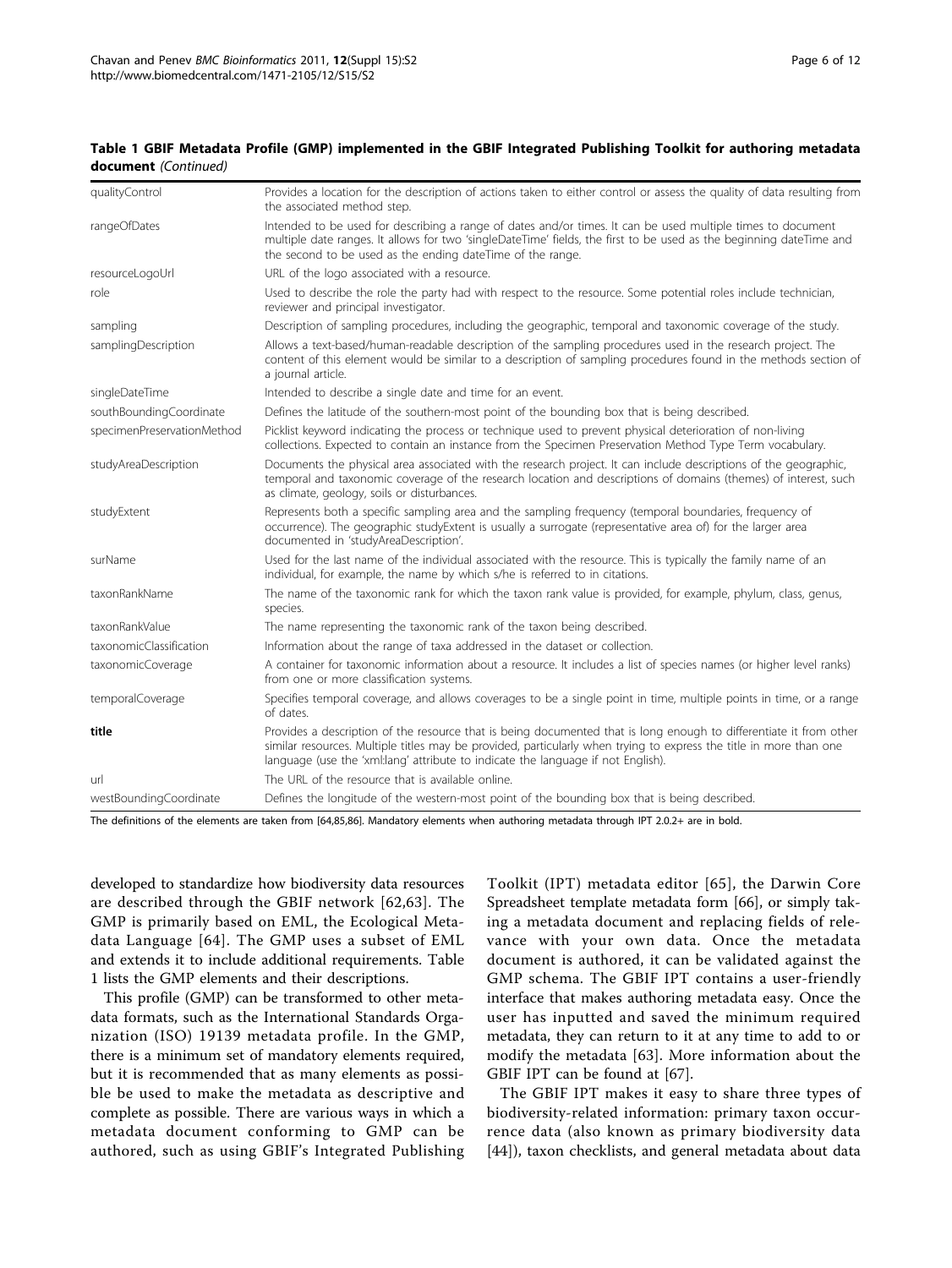resources. An IPT instance and the data and metadata registered through the IPT is connected to GBIF Registry [[68](#page-11-0),[69](#page-11-0)], indexed for publishing through the GBIF network and GBIF data portal [\[70](#page-11-0)], and made accessible for public use.

## The data paper: steps from metadata to manuscript

As described in the previous section, data publishers will be able to author a metadata document by various means. However, to lower the technical barrier and make the process easy-to-adopt, an option of authoring metadata through IPT version 2.0.2 was developed. An added benefit of this option is that a conversion tool to automatically export metadata to a manuscript is embedded in IPT 2.0.2 at click of a button. As detailed in Table 2, this tool facilitates conversion of a metadata document into a traditional manuscript for submission to a journal. The step-by-step process in generation of a data paper manuscript from the metadata is depicted in Figure [1](#page-7-0) and described below. A sample of a data paper manuscript is available [[71](#page-11-0)].

1. The data publisher completes the metadata for a biodiversity resource dataset using the metadata editor in IPT 2.0.2 or later versions. IPT assigns a persistent identifier to the authored metadata. A list of IPT installations supporting authoring of the data paper is accessible at [[72\]](#page-11-0).

2. Once the metadata are completed to the best of the author's ability, a data paper manuscript can be generated automatically from these metadata using the automated tool available within IPT 2.0.2+ (menu: Manage Resources - RTF download).

3. The author checks the created manuscript and then submits it for publication in the data paper section through the online submission system of an appropriate Pensoft journal (Zookeys, PhytoKeys, MycoKeys, BioRisk, NeoBiota, Nature Conservation or the forthcoming Biodiversity Data Journal).

Table 2 Structure of a data paper and its mapping to GBIF IPT Metadata Profile elements

| Section/sub-section heading                        | Mapping with with GBIF IPT Metadata Profile elements                                                                                                                                                                                                                                                                                                                        |
|----------------------------------------------------|-----------------------------------------------------------------------------------------------------------------------------------------------------------------------------------------------------------------------------------------------------------------------------------------------------------------------------------------------------------------------------|
| Title                                              | Derived from the 'title' element. This is centred sentence without a full stop at the end.                                                                                                                                                                                                                                                                                  |
| Authors                                            | Derived from the <b>'creator', 'metadataProvider'</b> and <b>'associatedParty'</b> elements. From these elements the<br>combination of 'first name' and 'last name' are derived and separated by commas. Corresponding affiliations<br>of the authors are denoted with superscript numbers (1, 2, 3,) at the end of each last name. Centered.                               |
| Affiliations                                       | Derived from the 'creator', 'metadataProvider' and 'associatedParty' elements. From these elements<br>combinations of 'organization name', 'address', 'postal code', 'city', 'country' and 'email' constitute the address.<br>If two or more authors share the same address, it is denoted by the same number.                                                              |
| Corresponding authors                              | Derived from the 'creator' and 'metadataProvider' elements. From these elements 'first name', 'last name'<br>and 'email' are derived. Emails are written in parentheses. If there is more than one corresponding author,<br>these are separated by commas. If creator and metadataProvider are the same, creator is reflected as<br>corresponding author. Text is centered. |
| Received, Revised, Accepted and<br>Published dates | These are to be manually inserted by the publisher of the data paper to indicate the dates of original<br>manuscript submission, revised manuscript submission, acceptance of manuscript and publication of the<br>manuscript as a data paper in the journal.                                                                                                               |
| Citation                                           | This is to be manually inserted by the publisher of the data paper. It is a combination of authors, year of data<br>paper publication (in parentheses), title, journal name, volume, issue number (in parentheses), and doi of the<br>data paper.                                                                                                                           |
| Abstract                                           | Derived from the 'abstract' element. Text is indented on the both sides.                                                                                                                                                                                                                                                                                                    |
| Keywords                                           | Derived from the 'keyword' element. Keywords are separated by commas.                                                                                                                                                                                                                                                                                                       |
| Introduction                                       |                                                                                                                                                                                                                                                                                                                                                                             |
| Taxonomic Coverage                                 | Derived from the taxonomic coverage elements: 'taxonomicCoverage', 'taxonomicRankName',<br>'taxonomicRankValue' and 'commonName', 'taxonomicRankName' and 'taxonomicRankValue' are<br>derived together.                                                                                                                                                                     |
| Spatial Coverage                                   | Derived from the spatial coverage elements: 'geographicDescription', 'westBoundingCoordinate',<br>'eastBoundingCoordinate', 'northBoundingCoordinate' and 'southBoundingCoordinate'.                                                                                                                                                                                        |
| Temporal Coverage                                  | Derived from the temporal coverage elements: 'beginDate' and 'endDate'.                                                                                                                                                                                                                                                                                                     |
| Project Description                                | Derived from project elements: 'title', 'personnel', 'funding', 'studyAreaDescription' and<br>'designDescription'.                                                                                                                                                                                                                                                          |
| Natural Collections Description                    | Derived from project NCD elements: 'parentCollectionIdentifier', 'collectionName', 'collectionIdentifier',<br>formationPeriod', 'livingTimePeriod', 'specimenPreservationMethod' and 'jqtiCuratorialUnit'.                                                                                                                                                                  |
| Methods                                            | Derived from methods elements: 'methodStep', 'StudyExtent', 'samplingDescription' and qualityControl'.                                                                                                                                                                                                                                                                      |
| <b>Dataset Descriptions</b>                        | Derived from physical and other elements: 'objectName', 'characterEncoding', 'formatName',<br>'formatVersion', 'online/URL', 'pubDate', 'language' and 'intellectualRights'.                                                                                                                                                                                                |
| Additional Information                             | Derived from the <b>'additionalInfo'</b> element.                                                                                                                                                                                                                                                                                                                           |
| References                                         | Derived from the <b>'citation'</b> element.                                                                                                                                                                                                                                                                                                                                 |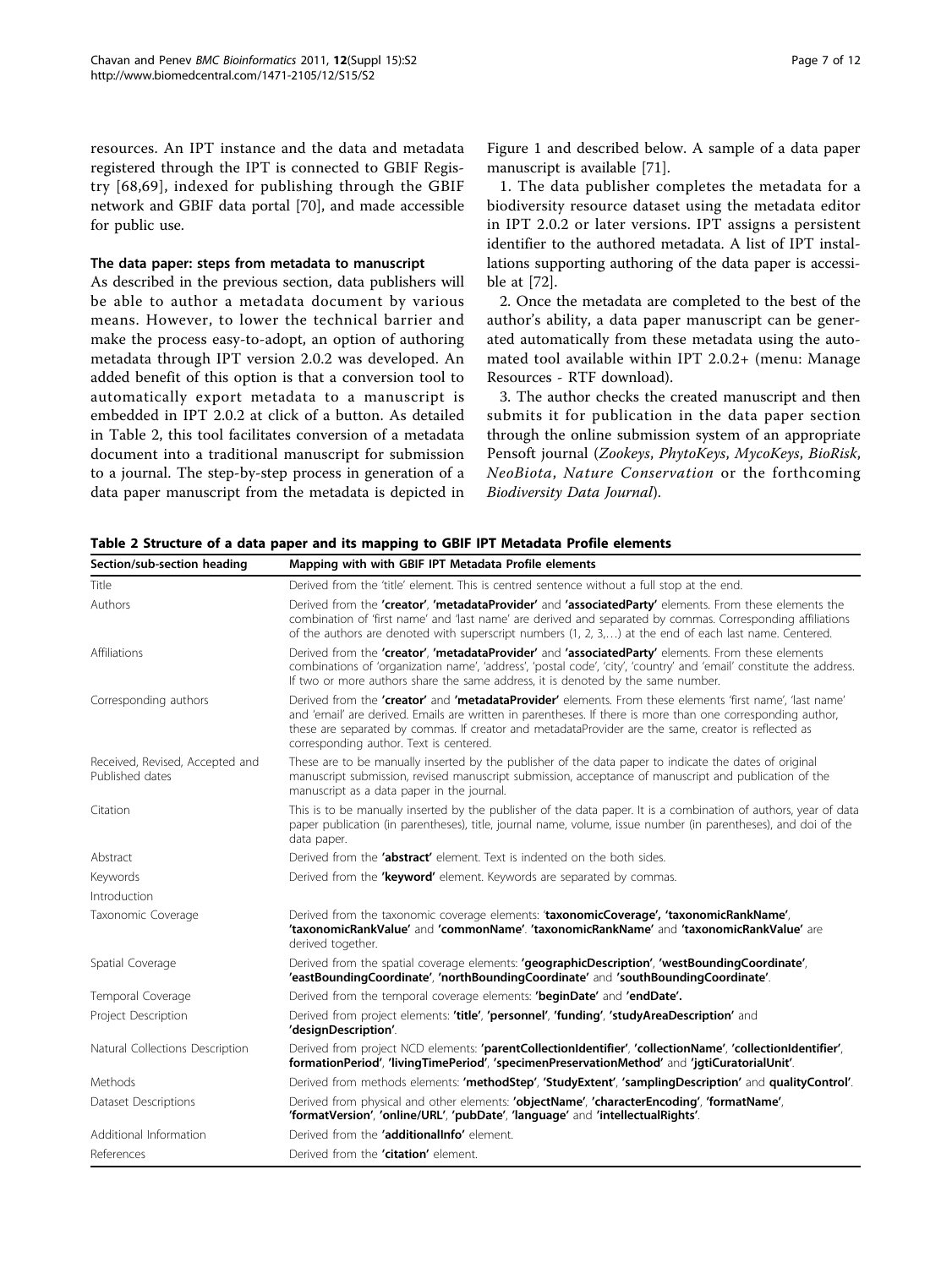<span id="page-7-0"></span>

4. The manuscript undergoes peer review according to the journal's policies and the guidelines for reviewers of data papers [[60\]](#page-11-0). After review, and in the event of acceptance, the manuscript is returned to the authors by the editor alongside the reviewers' and editorial comments, for any required pre-publication modifications.

5. The corresponding author inserts all accepted corrections or additions recommended by the reviewers and the editor in the metadata, thereby improving the metadata document itself. Once the metadata document has been improved, it is made available on the IPT 2.0.2 + by pressing the Publish button in the Manage Resources menu (menu: Manage Resources - RTF download).

6. The final revised version of the manuscript is then created using the same automated metadata-to-manuscript conversion tool within IPT 2.0.2+ (menu: Manage Resources - RTF download) as was used to create the initially submitted draft.

7. Once the manuscript is accepted, it goes to a proofing stage, at which point submission, revision, acceptance and publication dates are added and a doi is assigned to the data paper. This facilitates persistent accessibility of the online scholarly publication.

8. Once the final proofs are approved, the data paper is published in four different formats: (a) print format; (b) PDF format, identical to the print version; (c) semantically enhanced HTML to provide internal crosslinking between sections, citations, references and links to external resources, and (d) final published XML to be archived in PubMed Central and other archives to facilitate future data mining.

9. After publication, the doi of the data paper is linked with the persistent identifier of the metadata document registered in the GBIF Registry [[68](#page-11-0)], which is given in the data paper. This provides multiple cross-linking between the data resource, its corresponding metadata and the corresponding data paper.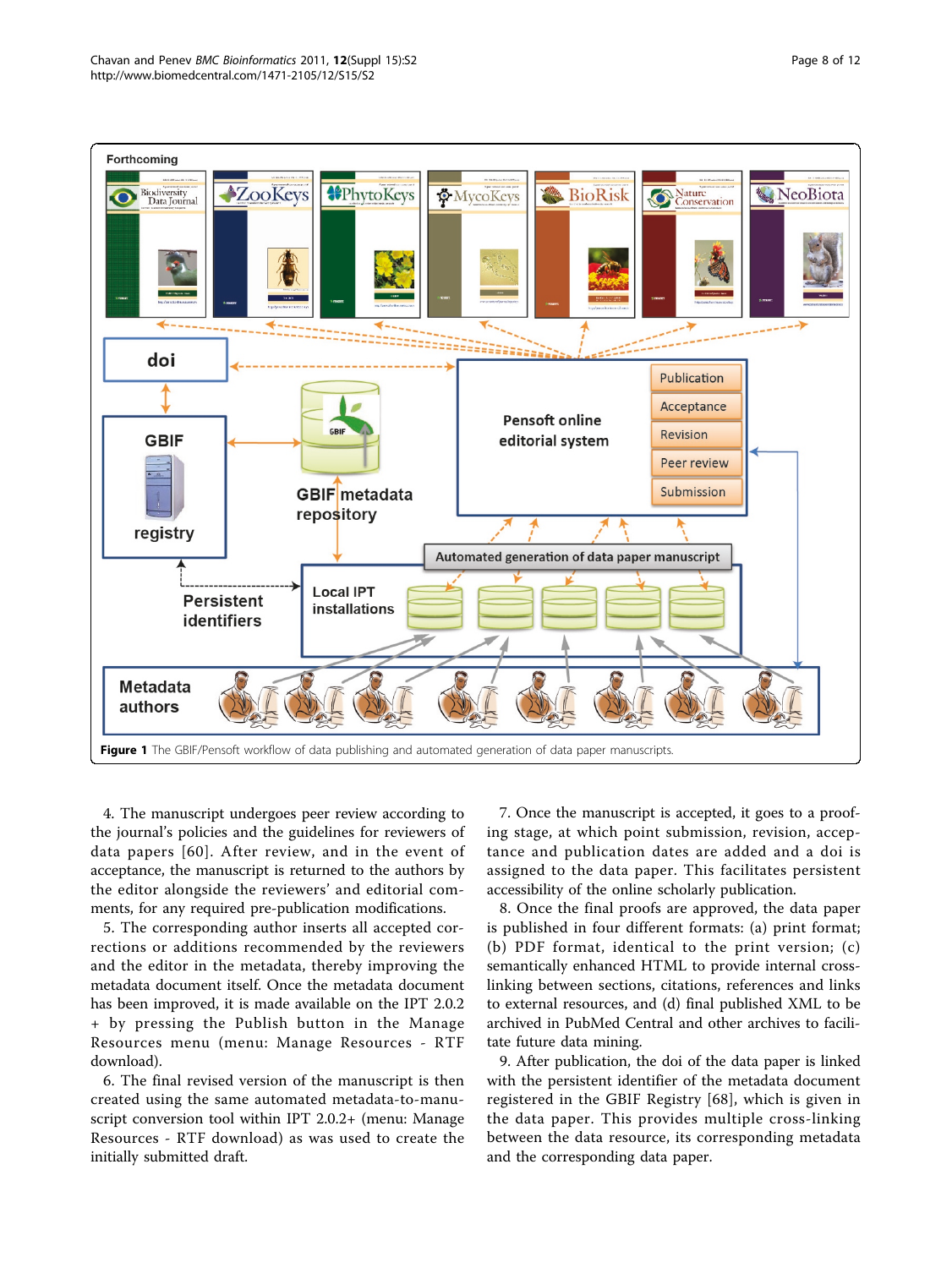10. Depending on the journal's policies and scope, the published data paper will be actively disseminated through the world's leading indexers and archives, such as Web of Knowledge (Thomson Reuters), PubMed Central, Scopus, Zoological Record, Google Scholar, CAB Abstracts, Directory of Open Access Journals (DOAJ), EBSCO and others.

Through the commissioning of data publishers as described above, close links will eventually be established between some advanced journal review systems (for example, open review systems and/or customized review system) and data publishing and discovery infrastructure (especially metadata catalogs). The data paper, being a peer-reviewed scholarly publication, can be recorded in citation indexes; it can therefore be used as performance evaluation mechanism.

## The data paper: peer review

Peer review of the potential data paper manuscript is expected to evaluate completeness and quality of the metadata. This may include the validity of methods used and standards conformance during the collection, management and curation of data. To meet the reviewers' expectations for accuracy and usefulness, the metadata needs to be as complete and descriptive as possible. This might require a review of the dataset itself. Depending on the journal's business model and policies, several types of review patterns or methods can be adopted. These include pre-acceptance review, open review and/or post-publication review. Pensoft's journals have adopted conventional pre-publication review as a routine method to enhance the completeness, reliability and accuracy of the metadata, thereby improving the use and relevance of the data resource. In the future, an open peer review system will be implemented through the Biodiversity Data Journal, currently established by Pensoft Publishers within the ViBRANT project [[73\]](#page-11-0).

#### **Discussion**

In this section we shall discuss three key issues: benefits, further enhancements and mainstreaming of data publishers.

#### The data paper: benefits

We believe that, if implemented in letter and spirit, data papers will address the issue of acknowledgement, an incentive to data publishers for their efforts in authoring rich metadata of a resource dataset. Data publishers will be credited through: (a) registering of priority and authorship in a conventional scholarly publication in any suitable journal; (b) indexing and citation of data publications in the same way as every research paper, which brings benefits to authors in recognition and career building; (c) the ability to trace usage and citations of published data; and (d) metadata published as a data paper being stored and archived in various ways, providing a persistent description of the corresponding data resource over time [\[35](#page-10-0),[74\]](#page-11-0). Furthermore, the data paper enables a division of labor in which those possessing the resources and skills can perform the experiments and observations needed to collect potentially interesting datasets, and manage, curate, discover and publish these datasets, so that many parties, each with a unique background and ability to analyze the data, can make use of them as they see fit [\[75\]](#page-11-0).

Data produced are collected at the expense of the efforts of people and institutions, and usually funded by society, and so should be published, cited, used and reused, separately or collated with other data. Data will be rendered, indexed, discoverable, browsable and searchable through the GBIF infrastructure. Data can be integrated through GBIF's infrastructure with other datasets across space, time and taxonomic groups, bringing recognition and new possibilities for collaboration to the authors. Datasets, metadata and respective data publishers are inter-linked to expedite and mutually extend the dissemination, for the benefit of the authors and society.

Increased and straightforward discovery of data resources would prevent duplication of effort in collecting data, for example from the same areas at the same time by different research groups. By contrast, it would open a window of collaboration between research groups and between data publishers. Discovery of data resources will also prevent potential misuse, as it will bring clarity with regard to ownership and custodianship of the data. In fact, efficient discovery of data resources will always bring advantages to researchers and data publishers.

Enrichment of metadata documents describing fitness for use of data resources will increase the usability, verifiability and credibility of those resources. Because data publishers will provide recognition to those involved in the management, discovery and publishing of biodiversity data, data resources locked in institutional and individual closets are likely to be discovered earlier than later. An early uptake of the data paper mechanism by the data publishers in data-rich and/or biodiversity-rich regions will result in greater uniformity of biodiversity data discovery and accessibility in the near future. For legacy data resources, such as natural history collections, data publishers will pave the way towards demand-driven digitization and publishing [\[76,77\]](#page-11-0). Furthermore, data papers could be a step towards long-term archiving and publishing of data resources.

#### The data paper: further enhancements

Persistent identifiers are codes that are effectively permanently assigned to certain objects; each distinct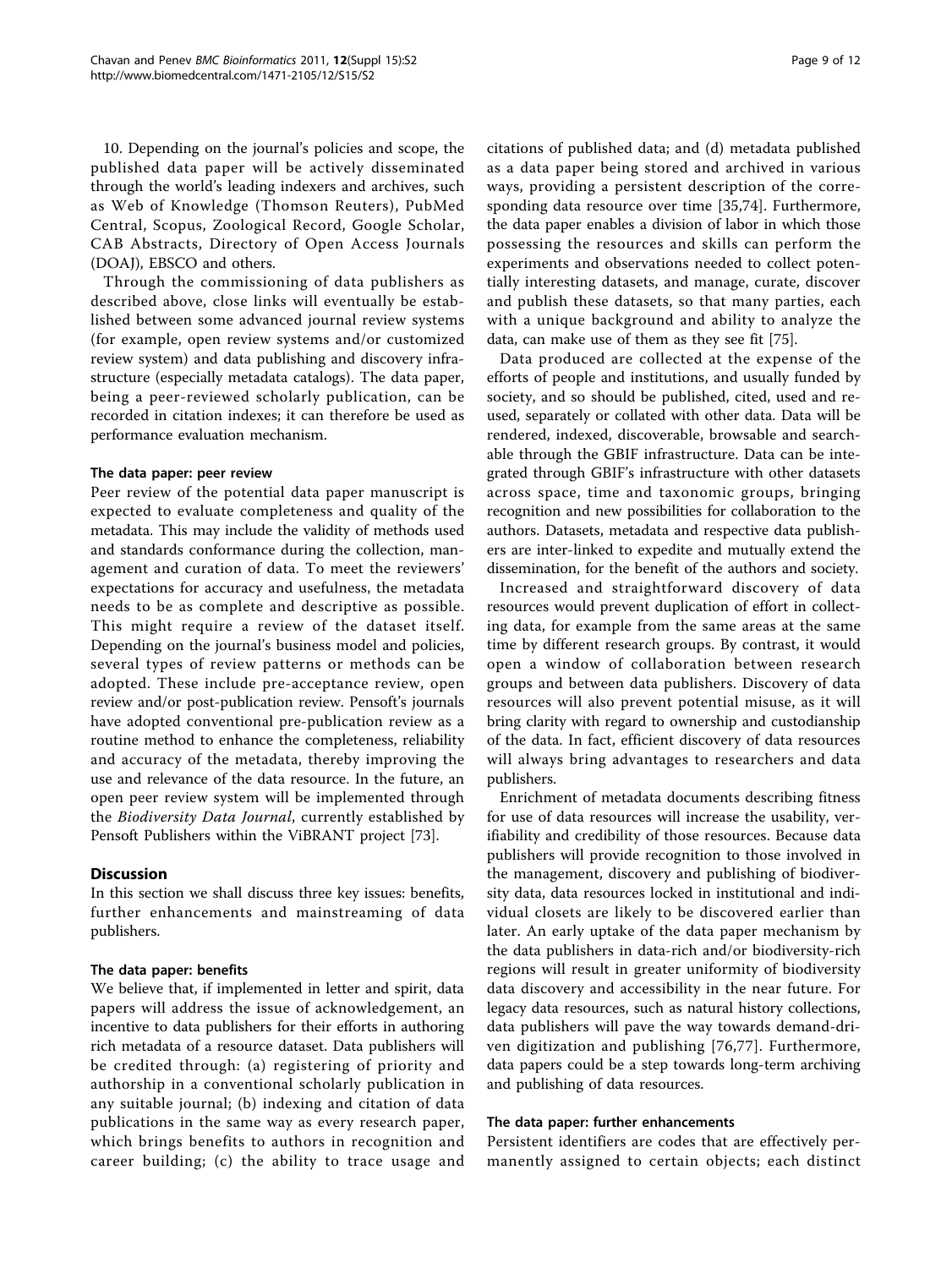persistent identifier can be defined as "a unique identification code that is applied to 'something', so that the 'something' can be unambiguously and permanently referenced" [[78](#page-11-0)]. Persistent identifiers are essential for data papers. In addition to metadata, and its corresponding data paper, persistent identifiers of datasets could be assigned to facilitate deep data citation [[46](#page-11-0)]. Allocation of persistent identifiers to data publishers and to an individual datum, and also versioning, should be explored. The ability to assign and resolve heterogeneous persistent identifiers for a data resource, its metadata and the data papers associated with it needs to be implemented [[46](#page-11-0)].

There is a need for a controlled vocabulary to make the metadata authoring process straightforward and to enhance the quality and usability of the authored metadata document. A data paper needs to be an integral part of the data management process. Therefore, a data paper as conceptualized by us is based solely on metadata. However, the content of a data paper can further be enhanced with interpretive analysis of the data being described through metadata. These could include taxonomic, geospatial or temporal assessment of data and its potential of integration with other types of data resources. A data paper including a taxonomic checklist and/or the data themselves could be other possible enhancements.

An additional and potentially huge resource for the publication and discovery of primary biodiversity data is the Darwin Core Archive (DwC-A) format [\[79\]](#page-11-0). This format includes a set of text files in a tabular format, such as a comma-separated or tab-separated list, with a simple descriptor file to inform others how the data are organized. The format is defined in the Darwin Core text guidelines [[80](#page-11-0)]. Darwin Core is no longer strictly bound to species occurrence data (primary biodiversity data), and together with the Dublin Core [[81\]](#page-11-0) (on which its ideas are based), it is used by GBIF and others to encode data about organism names, taxonomies, taxon checklists and species information. The DwC-A format is available and can be exported through IPT; it can be saved as a separate data package and could be collated with other data published in the same format. The Darwin Core Archive can also be published as a data package supplementary to a particular taxonomic revision or checklist. Thus, the DwC-A data underlying a taxonomic paper will be cross-linked between the source of publication and the GBIF metadata catalog. Recently, the use of DwC-A for publishing occurrence data has been pioneered by ZooKeys [\[82\]](#page-11-0).

Data papers will be useful only if they can be linked with the data in real time without any further requirements, effort or barriers for data users. This calls for data publishers to be closely linked with data archival system or data publishing processes. We believe that data papers will drive the long-term archival of data and the persistent publication of data resources through one or more access points. The success of data papers as a mechanism for data discovery closely linked with deep data citation practices will acknowledge the efforts of all actors involved in data creation, data management and data publishing process.

As evident from this discussion, there are many people who should take pivotal roles in mainstreaming the data paper. However, the potential role of academic and scholarly publishers is crucial for the success of the data paper as a mechanism of discovery, sharing, collation, use and re-use of biodiversity data.

## The data paper: how to mainstream?

Mainstreaming of the data paper concept calls for cultural change and socio-political support, commitment and collaborations from all key stakeholders in biodiversity research and conservation. Publishing data as a mandatory requirement in research project proposals, subsequent grants and individual performance assessment is essential and seems to be becoming routine practice in several major funding bodies, such as the NSF, the National Institutes of Health and the European Union's Framework Program 7 [\[83](#page-11-0),[84\]](#page-11-0). It would not take long to make such a requirement mandatory by the relevant agencies across the world, which would be good for data publishing. Institutional commitment and mandatory statements by funding agencies and scholarly journals are essential. Data papers can be seen as a step towards peer review and fitness-for-use review of data resources. Data management, especially metadata and data discovery, should be woven into every course in science [[28](#page-10-0)], including, for example, the concepts of big science, small science and incidental science [\[41\]](#page-11-0). Data papers also give an opportunity to credit and cite not only academics, but also those who collect and manage data. We are convinced by Rees' [[75\]](#page-11-0) prediction that the data paper genre will prove itself useful and will be expanded and enriched so that it takes on the role of filling all gaps in the data reuse pipeline. Creative Commons recommends [[75\]](#page-11-0) that granting agencies and tenure review boards see data paper as a legitimate and obligatory activity and that publishers of data papers should make it obligatory that the data resource itself is archived or published in one or more data repositories or network or information system.

## Conclusions

The data paper as an incentive mechanism would achieve increased data discovery and increased accreditation, both of which are desirable to data publishers. It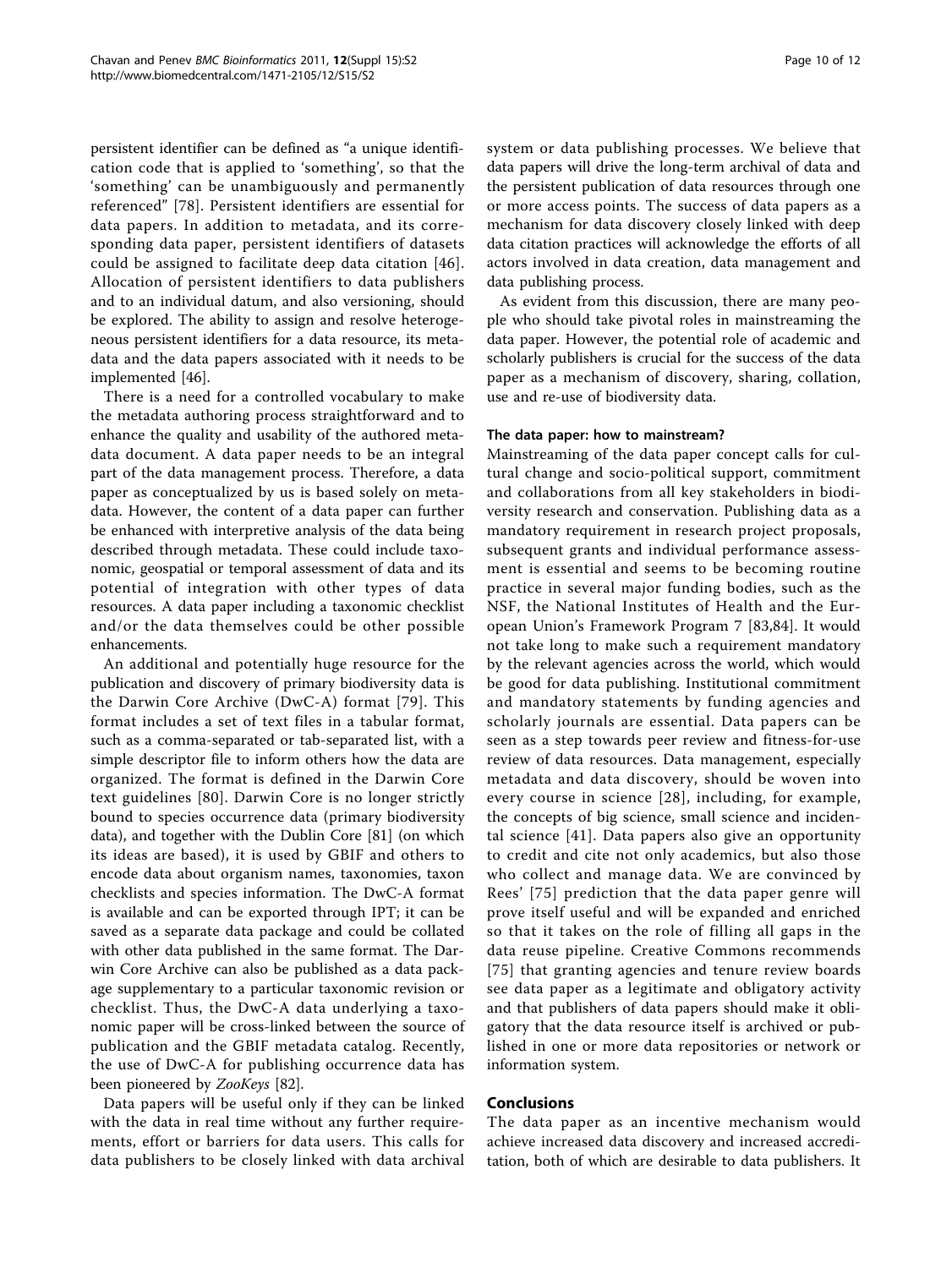<span id="page-10-0"></span>can accelerate the publishing and discovery of biodiversity data resources, helping to justify public investment in biodiversity science. Although it seems straightforward to implement from a technical or infrastructural point of view, it calls for cultural and attitude change on the part of scholarly publishers, scientific societies, funding agencies, data publishers and individual scientists. In our opinion, mainstreaming of data papers would be a step toward elevating data publishing to the level of scholarly publishing and is expected to lead to a significant increase in the efficiency of biodiversity science.

#### Acknowledgements

We are grateful to the Global Biodiversity Information Facility, Pensoft Publishers, and the ViBRANT Framework Program 7 project for setting the scene for the future of biodiversity data publishing and for their encouragement. Our thanks are due also to David Shotton, Daniel Mietchen, Gregor Hagedorn, Vincent Smith, David Remsen, Eamonn O'Tuama, Tim Robertson and Kyle Braak for their valuable comments on the Pensoft data publishing policies and guidelines for biodiversity data. This article has been published as part of BMC Bioinformatics Volume 12 Supplement 15, 2011: Data publishing framework for primary biodiversity data. The full contents of the supplement are available online at [http://www.](http://www.biomedcentral.com/1471-2105/12?issue=S15) [biomedcentral.com/1471-2105/12?issue=S15](http://www.biomedcentral.com/1471-2105/12?issue=S15). Publication of the supplement was supported by the Global Biodiversity Information Facility.

#### Author details

<sup>1</sup>Global Biodiversity Information Facility Secretariat, Universitetsparken 15, DK 2100, Copenhagen, Denmark. <sup>2</sup>Institute of Biodiversity and Ecosystem Research, Bulgarian Academy of Sciences, and Pensoft Publishers, 13a Geo Milev Street, 1111 Sofia, Bulgaria.

#### Competing interests

The authors declare that they have no competing interests.

#### Published: 15 December 2011

#### References

- 1. United States Policy Statement on Data Management for Global Change Research. [<http://www.gcrio.org/USGCRP/DataPolicy.html>].
- 2. Organization for Economic Co-operation and Development (OECD) Principles and Guidelines for Access to Research Data from Public Funding. [[http://www.oecd.org/dataoecd/9/61/38500813.pdf\]](http://www.oecd.org/dataoecd/9/61/38500813.pdf).
- 3. European Union/European Science Foundation: European Research Council (ERC) Scientific Council Guidelines for Open Access. [\[http://www.](http://www.openaire.eu/en/component/attachments/download/3) [openaire.eu/en/component/attachments/download/3\]](http://www.openaire.eu/en/component/attachments/download/3).
- 4. European Research Advisory Board. [\[http://ec.europa.eu/research/eurab/](http://ec.europa.eu/research/eurab/pdf/eurab_scipub_report_recomm_dec06_en.pdf) [pdf/eurab\\_scipub\\_report\\_recomm\\_dec06\\_en.pdf](http://ec.europa.eu/research/eurab/pdf/eurab_scipub_report_recomm_dec06_en.pdf)].
- 5. Berlin Declaration on Open Access to Knowledge in the Sciences and Humanities. 2003 [\[http://oa.mpg.de/lang/en-uk/berlin-prozess/berliner](http://oa.mpg.de/lang/en-uk/berlin-prozess/berliner-erklarung/)[erklarung/\]](http://oa.mpg.de/lang/en-uk/berlin-prozess/berliner-erklarung/).
- 6. National Science Foundation/National Science Board. Long-Lived Digital Data Collections Enabling Research and Education in the 21<sup>st</sup> Century, NSB-05-40. [[http://www.nsf.gov/pubs/2005/nsb0540/\]](http://www.nsf.gov/pubs/2005/nsb0540/).
- 7. National Science Foundation Division of Ocean Sciences Sample and Data Policy 2011, NSF11060. [[http://www.nsf.gov/pubs/2011/nsf11060/](http://www.nsf.gov/pubs/2011/nsf11060/nsf11060.pdf) [nsf11060.pdf\]](http://www.nsf.gov/pubs/2011/nsf11060/nsf11060.pdf).
- Global Biodiversity Information Facility: Recommendation on Open Access to Biodiversity Data. [\[http://imsgbif.gbif.org/CMS\\_ORC/?](http://imsgbif.gbif.org/CMS_ORC/?doc_id=2752&download=1) [doc\\_id=2752&download=1](http://imsgbif.gbif.org/CMS_ORC/?doc_id=2752&download=1)].
- 9. Ocean Biodiversity Informatics Conference Statement Hamburg. 2004 [\[http://www.vliz.be/events/obi/statement.php](http://www.vliz.be/events/obi/statement.php)].
- 10. National Institutes of Health (USA) Data Sharing Policy. 2006 [\[http://](http://grants.nih.gov/grants/policy/data_sharing/) [grants.nih.gov/grants/policy/data\\_sharing/](http://grants.nih.gov/grants/policy/data_sharing/)].
- 11. Welcome Trust Policy on Data Management and Sharing. 2010 [[http://](http://www.wellcome.ac.uk/About-us/Policy/Policy-and-position-statements/WTX035043.htm) [www.wellcome.ac.uk/About-us/Policy/Policy-and-position-statements/](http://www.wellcome.ac.uk/About-us/Policy/Policy-and-position-statements/WTX035043.htm) [WTX035043.htm\]](http://www.wellcome.ac.uk/About-us/Policy/Policy-and-position-statements/WTX035043.htm).
- 12. ICSU Priority Area Assessment on Data and Information. 2004 [[http://](http://www.icsu.org/publications/reports-and-reviews/priority-area-assessment-on-scientific-data-and-information-2004/) [www.icsu.org/publications/reports-and-reviews/priority-area-assessment-on](http://www.icsu.org/publications/reports-and-reviews/priority-area-assessment-on-scientific-data-and-information-2004/)[scientific-data-and-information-2004/\]](http://www.icsu.org/publications/reports-and-reviews/priority-area-assessment-on-scientific-data-and-information-2004/).
- 13. UK Biotechnology and Biological Sciences Research Council Data Sharing Policy. [[http://www.bbsrc.ac.uk/publications/policy/](http://www.bbsrc.ac.uk/publications/policy/data_sharing_policy.pdf) [data\\_sharing\\_policy.pdf](http://www.bbsrc.ac.uk/publications/policy/data_sharing_policy.pdf)].
- 14. UK Research Council/Economic and Social Research Council. [[http://](http://www.esrcsocietytoday.ac.uk) [www.esrcsocietytoday.ac.uk](http://www.esrcsocietytoday.ac.uk)].
- 15. UK Medical Research Council Policy on Data Sharing and Preservation. [[http://www.mrc.ac.uk/Ourresearch/Ethicsresearchguidance/](http://www.mrc.ac.uk/Ourresearch/Ethicsresearchguidance/Datasharinginitiative/Policy/MRC002551) [Datasharinginitiative/Policy/MRC002551\]](http://www.mrc.ac.uk/Ourresearch/Ethicsresearchguidance/Datasharinginitiative/Policy/MRC002551).
- 16. UK Natural Environment Research Council Data Policy. [\[http://www.nerc.](http://www.nerc.ac.uk/research/sites/data/policy.asp) [ac.uk/research/sites/data/policy.asp](http://www.nerc.ac.uk/research/sites/data/policy.asp)].
- 17. International Council for Science/Committee on Data for Science and Technology: Scientific Access to Data and Information. [[http://www.](http://www.codata.org/data_access/principles.html) [codata.org/data\\_access/principles.html\]](http://www.codata.org/data_access/principles.html).
- 18. Worldwide Funding Agencies via: Berlin Declaration on Open Access to Knowledge in the Sciences and Humanities 2003, Table of signatories @ 2011. [<http://oa.mpg.de/lang/en-uk/berlin-prozess/signatoren/>].
- 19. Intergovernmental Oceanographic Commission, Oceanographic Data Exchange Policy. 2007 [[http://www.iode.org/index.php?](http://www.iode.org/index.php?Itemid=95&id=51&option=com_content&task=view) [Itemid=95&id=51&option=com\\_content&task=view](http://www.iode.org/index.php?Itemid=95&id=51&option=com_content&task=view)].
- 20. United States Global Change Research Program: Policy Statements on Data Management for Global Change Research. [[http://www.gcrio.org/](http://www.gcrio.org/USGCRP/DataPolicy.html) [USGCRP/DataPolicy.html](http://www.gcrio.org/USGCRP/DataPolicy.html)].
- 21. Principles of the Conservation Commons. [\[http://www.](http://www.conservationcommons.net/media/document/docu-1fouyx.htm) [conservationcommons.net/media/document/docu-1fouyx.htm\]](http://www.conservationcommons.net/media/document/docu-1fouyx.htm).
- 22. World Summit on the Information Society: Declaration of Principles: Building the Information Society: a Global Challenge in the New Millennium. [[http://www.itu.int/wsis/docs/geneva/official/dop.html\]](http://www.itu.int/wsis/docs/geneva/official/dop.html).
- 23. Science, Technology and Innovation for the 21st Century: Meeting of the OECD Committee for Scientific and Technological Policy at Ministerial Level – Final Communiqué. [[http://www.oecd.org/document/](http://www.oecd.org/document/15/0,3343,en_2649_201185_25998799_1_1_1_1,00.html) [15/0,3343,en\\_2649\\_201185\\_25998799\\_1\\_1\\_1\\_1,00.html](http://www.oecd.org/document/15/0,3343,en_2649_201185_25998799_1_1_1_1,00.html)].
- 24. Conservation Commons. [[http://www.conservationcommons.net\]](http://www.conservationcommons.net).
- 25. The Global Earth Observation System of Systems (GEOSS): 10-Year Implementation Plan. [[http://www.earthobservations.org/documents/10-](http://www.earthobservations.org/documents/10-Year%20Implementation%20Plan.pdf) [Year%20Implementation%20Plan.pdf\]](http://www.earthobservations.org/documents/10-Year%20Implementation%20Plan.pdf).
- 26. UNEP: Report of the third ad hoc intergovernmental and multistakeholder meeting on an intergovernmental science-policy platform on biodiversity and ecosystem services. [[http://www.ipbes.net/images/](http://www.ipbes.net/images/stories/documents/K1061514%20IPBES-3-3%20%20-%20%20REPORT.pdf) [stories/documents/K1061514%20IPBES-3-3%20%20-%20%20REPORT.pdf](http://www.ipbes.net/images/stories/documents/K1061514%20IPBES-3-3%20%20-%20%20REPORT.pdf)].
- 27. American Association for the Advancement of Science (AAAS): General Information to Authors, Data Deposition Policy in Science. [\[http://www.](http://www.sciencemag.org/site/feature/contribinfo/prep/gen_info.xhtml) [sciencemag.org/site/feature/contribinfo/prep/gen\\_info.xhtml\]](http://www.sciencemag.org/site/feature/contribinfo/prep/gen_info.xhtml).
- 28. Nature Publishing Group: Policies: Availability of Data and Materials. [[http://www.nature.com/authors/editorial\\_policies/availability.html\]](http://www.nature.com/authors/editorial_policies/availability.html).
- 29. Ecological Society of America: Ecological Archives: Data Papers. [\[http://](http://www.esapubs.org/archive/archive_D.htm) [www.esapubs.org/archive/archive\\_D.htm](http://www.esapubs.org/archive/archive_D.htm)].
- 30. American Geophysical Union: Policy on Referencing Data in and Archiving Data for AGU Publications. [\[http://www.agu.org/pubs/authors/](http://www.agu.org/pubs/authors/policies/data_policy.shtml) [policies/data\\_policy.shtml\]](http://www.agu.org/pubs/authors/policies/data_policy.shtml).
- 31. Geological Society of America (GSA) Position Statement, Open Data Access. [\[http://www.geosociety.org/positions/pos7\\_dataOA.pdf](http://www.geosociety.org/positions/pos7_dataOA.pdf)].
- 32. Earth System Science Data. [[http://www.earth-system-science-data.net/](http://www.earth-system-science-data.net/general_information/index.html) [general\\_information/index.html\]](http://www.earth-system-science-data.net/general_information/index.html).
- 33. BioMed Central: BMC Research Notes. [\[http://www.biomedcentral.com/](http://www.biomedcentral.com/bmcresnotes/) [bmcresnotes/\]](http://www.biomedcentral.com/bmcresnotes/).
- 34. PLoSOne Journal Information. [[http://www.plosone.org/static/information.](http://www.plosone.org/static/information.action) [action](http://www.plosone.org/static/information.action)].
- 35. Penev L, Erwin T, Miller J, Chavan V, Moritz T, Griswold C: Publication and dissemination of datasets in taxonomy: ZooKeys working example. ZooKeys 2009, 11:1-8, doi: 10.3897/zookeys.11.210.
- 36. Penev L, Sharkey M, Erwin T, van Noort S, Buffington M, Seltmann K, Johnson N, Taylor M, Thompson FC, Dallwitz MJ: Data publication and dissemination of interactive keys under the open access model: ZooKeys working example. ZooKeys 2009, 21:1-17, doi: 10.3897/ zookeys.21.274.